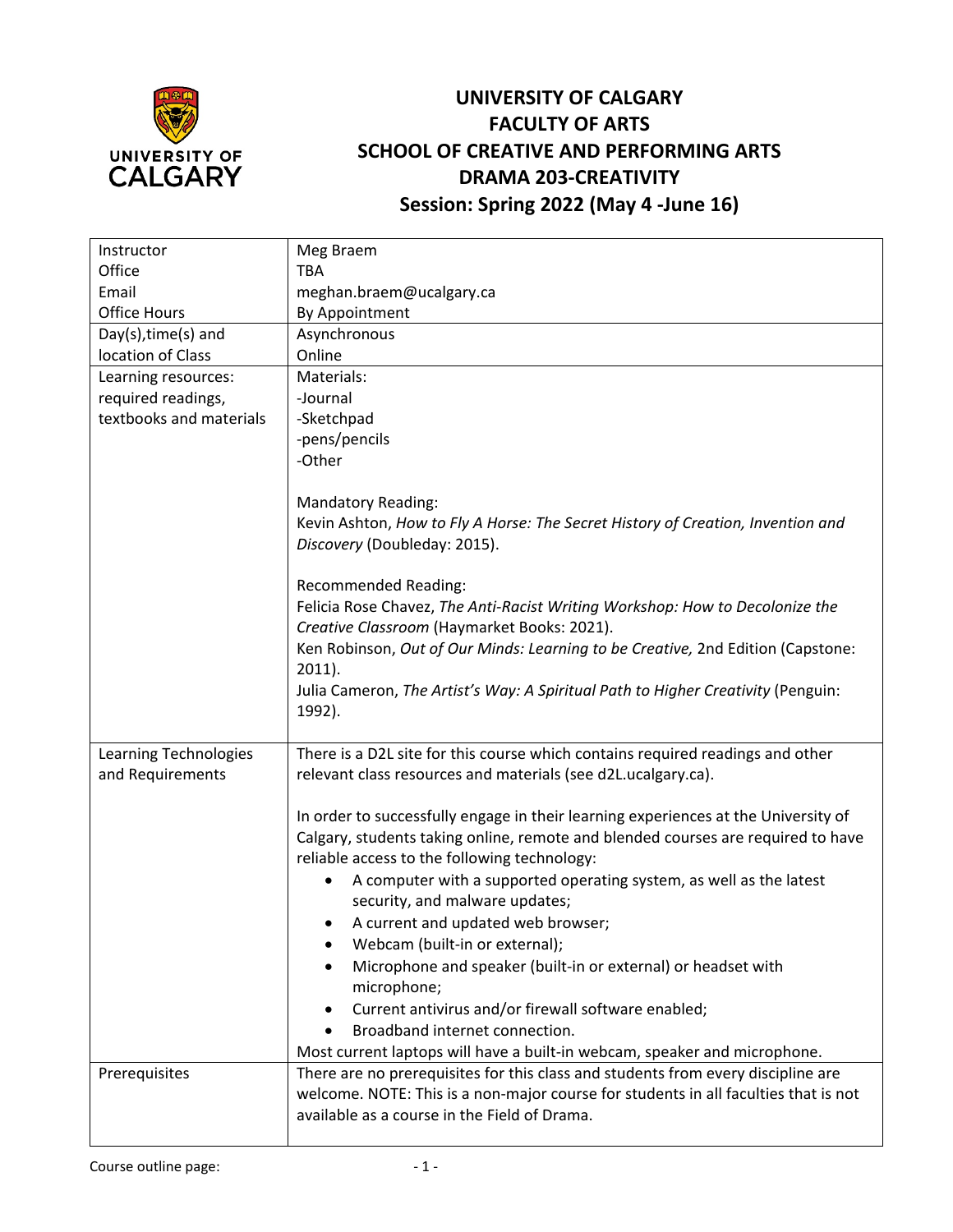| Course description          | From the economy to the environment and from politics to entertainment,<br>creativity is an endlessly renewable resource that offers benefits for all citizens<br>and may well be the most important human element for our future. Students from<br>all disciplines can investigate the practices and processes of creativity and explore<br>the ways in which it can help enrich their lives.                                                                                                                                                                                                                                                                                                                                                                                                                                                                                                                                                                                                                                                                                                                                                                                                                                                                                                                                                                                                                                                                                |
|-----------------------------|-------------------------------------------------------------------------------------------------------------------------------------------------------------------------------------------------------------------------------------------------------------------------------------------------------------------------------------------------------------------------------------------------------------------------------------------------------------------------------------------------------------------------------------------------------------------------------------------------------------------------------------------------------------------------------------------------------------------------------------------------------------------------------------------------------------------------------------------------------------------------------------------------------------------------------------------------------------------------------------------------------------------------------------------------------------------------------------------------------------------------------------------------------------------------------------------------------------------------------------------------------------------------------------------------------------------------------------------------------------------------------------------------------------------------------------------------------------------------------|
| Course learning<br>outcomes | By the completion of this course, successful students will be able to:<br>1. Form an appreciation and understanding of creativity as a genre.<br>2. Encourage and develop generative thought as a means of creating ideas.<br>3. Develop an awareness of intuition in the creative process.<br>4. Play with ideas as a means of developing and realizing creative skills.<br>5. Encourage the expression of emotions as a way of expressing creative<br>inspirations.<br>6. Promote a willingness to take risks and make mistakes as the creative process<br>involves many trials and errors before the realization of a creative inspiration.<br>7. Expand ideas of what constitutes creativity in professional and personal<br>environments.                                                                                                                                                                                                                                                                                                                                                                                                                                                                                                                                                                                                                                                                                                                                |
| Assessment components       | <b>Assignment 1: Weekly Quiz</b><br>Value: 5 x 5%= 25%<br>Quiz 1 (What is Creativity?) =5% (Due Friday May 6 at 11:59pm)<br>Quiz 2 (Genius) =5% (Due Friday May 13 at 11:59 pm)<br>Quiz 3 (Critical Response Process) =5% (Due May 20 at 11:59pm)<br>Quiz 4 (Process) = 5% (Due May 27 at 11:59 pm)<br>Quiz 5 (Adversity) =5% (Due June 3 at 11:59 pm)<br>Description: Each Quiz will be based on that week's recorded lecture and<br>PowerPoint presentation and readings. There is no reading schedule.<br><b>Assignment 2: Class Discussion</b><br>Discussion 2: Creativity and Your Education<br>Value 15%<br>Discussion: Is school killing creativity?<br><b>June 6-10</b><br>The feedback wall for this discussion will be taken down on June 10 at 11:59pm<br><b>Assignment 3: Taming Your Gremlin</b><br><b>Value: 60%</b><br>Due Date: Design Due May 10<br>Due Date: Due June 13 and June 15<br>Description: Students will build a 3D representation of their gremlin: the<br>negative voice that keeps them from being creative. Think outside the box.<br>I once saw a gremlin made out of potatoes that then proceeded to rot<br>away. Be creative! This project will be broken down into the following<br>stages which will make up the 60% of the grade:<br>Gremlin Design: 20%<br>Reflection/summary Due May 10<br>How will your Gremlin look? What will it be made of? Explain these choices (e.g. I<br>will use potatoes to make my Gremlin's face because) |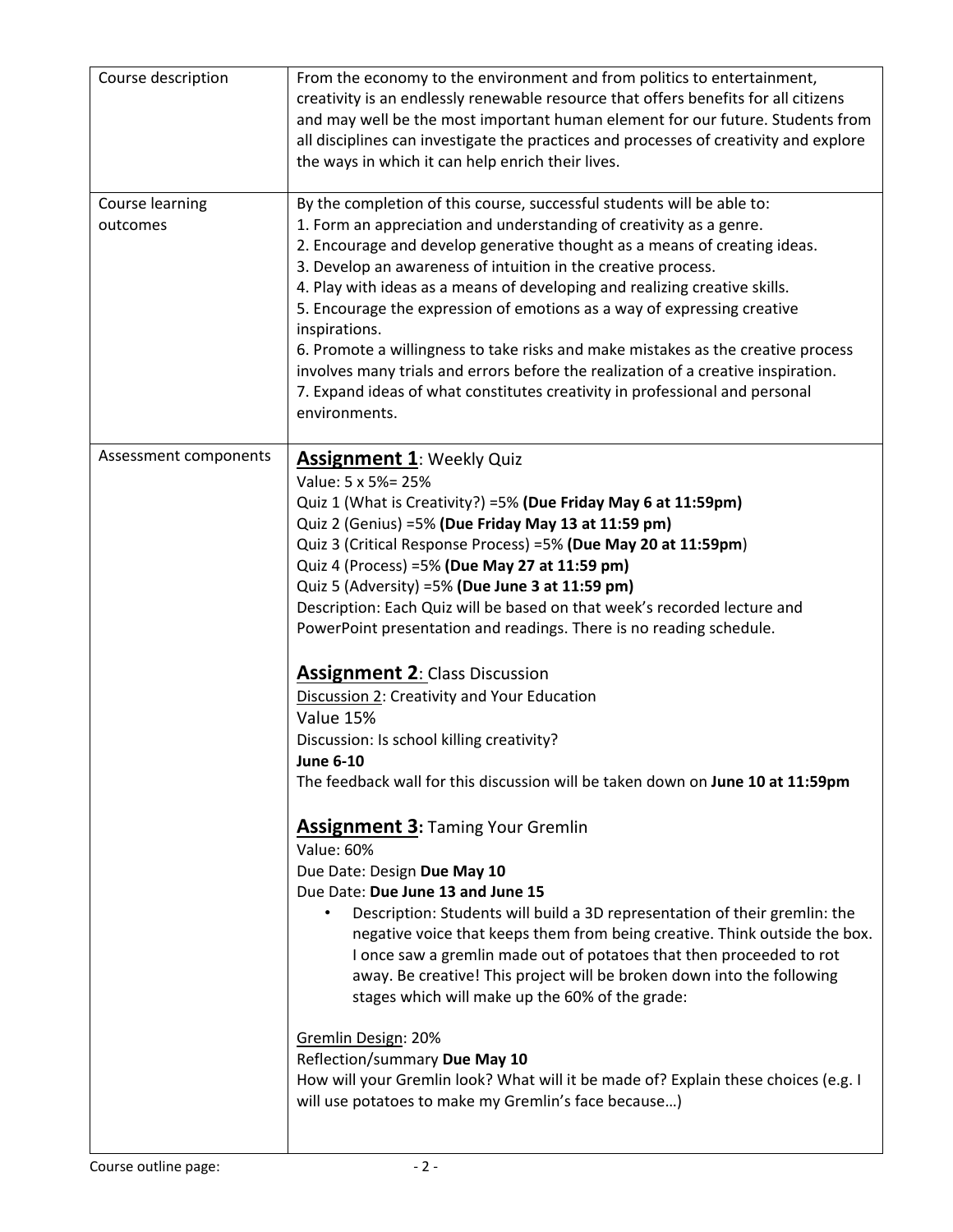|                         | Gremlin 3D sculpture and reflection: 20%<br>Gremlin Sculpture: 20% Due June 13<br>1) You must build your Gremlin and upload pictures or video of the finished<br>product.<br>Gremlin Reflection: 20% Due June 15<br>2) You will write a reflection about the process (minimum 3 pages) in which you<br>will describe the following: Artistic choices, creative process, personal reflection.*<br>*For further description on this project please see PowerPoints and grading rubric.                                                                                                                                                                                                                                                                                                                                                                                                                                                                                                                                                                                                                                                                                                                                                                                                                                                                                                                                                                                                                                                                                                                                                                                                                                                                                                                                                                         |
|-------------------------|--------------------------------------------------------------------------------------------------------------------------------------------------------------------------------------------------------------------------------------------------------------------------------------------------------------------------------------------------------------------------------------------------------------------------------------------------------------------------------------------------------------------------------------------------------------------------------------------------------------------------------------------------------------------------------------------------------------------------------------------------------------------------------------------------------------------------------------------------------------------------------------------------------------------------------------------------------------------------------------------------------------------------------------------------------------------------------------------------------------------------------------------------------------------------------------------------------------------------------------------------------------------------------------------------------------------------------------------------------------------------------------------------------------------------------------------------------------------------------------------------------------------------------------------------------------------------------------------------------------------------------------------------------------------------------------------------------------------------------------------------------------------------------------------------------------------------------------------------------------|
| Assessment expectations | <b>Expectations for Attendance and Participation:</b><br>The full responsibility for meeting class, tests and term papers of the section of the<br>course in which he/she is officially registered lies solely with the student.<br><b>Guidelines for Formatting Assignments:</b><br>All assignments need to be typed and double spaced with your full name and<br>student number on the first page. All of the assignments are expected to be<br>grammatically correct and written using a proper essay format. Students are<br>welcome to use APA or MLA to properly cite their work.<br><b>Guidelines for Submitting Assignments:</b><br>Your assignments must be submitted on D2L by 11pm of the due date.<br>Late Assignments:<br>A late assignment, or exam loses 5% per day for up to one week after the<br>scheduled due date (including weekends). After seven days the<br>journal/assignment/exam will receive an automatic zero.<br>Each quiz will be available for 5 days. Quizzes will not be reopened after the<br>deadline.<br><b>Late Submission Penalties</b><br>A late assignment, or exam loses 5% per day for up to one week after the<br>scheduled due date (including weekends). After seven days the<br>journal/assignment/exam will receive an automatic zero.<br>Extensions:<br>Extensions are rarely granted except for exceptional circumstances such as family<br>emergencies (and must be validated.) You may not receive an extension due to a<br>failure to meet your workload. Extension will not be granted within five days of a<br>due date.<br><b>Academic Accommodation</b><br>It is a student's responsibility to request academic accommodation. If you<br>are a student with a disability or who requires academic accommodation,<br>and have not registered with Accessibility Services, please call that office at |
|                         | 403 440-6868. You must be registered with Accessibility Services to access<br>academic accommodation.<br><b>Expectations for Writing:</b>                                                                                                                                                                                                                                                                                                                                                                                                                                                                                                                                                                                                                                                                                                                                                                                                                                                                                                                                                                                                                                                                                                                                                                                                                                                                                                                                                                                                                                                                                                                                                                                                                                                                                                                    |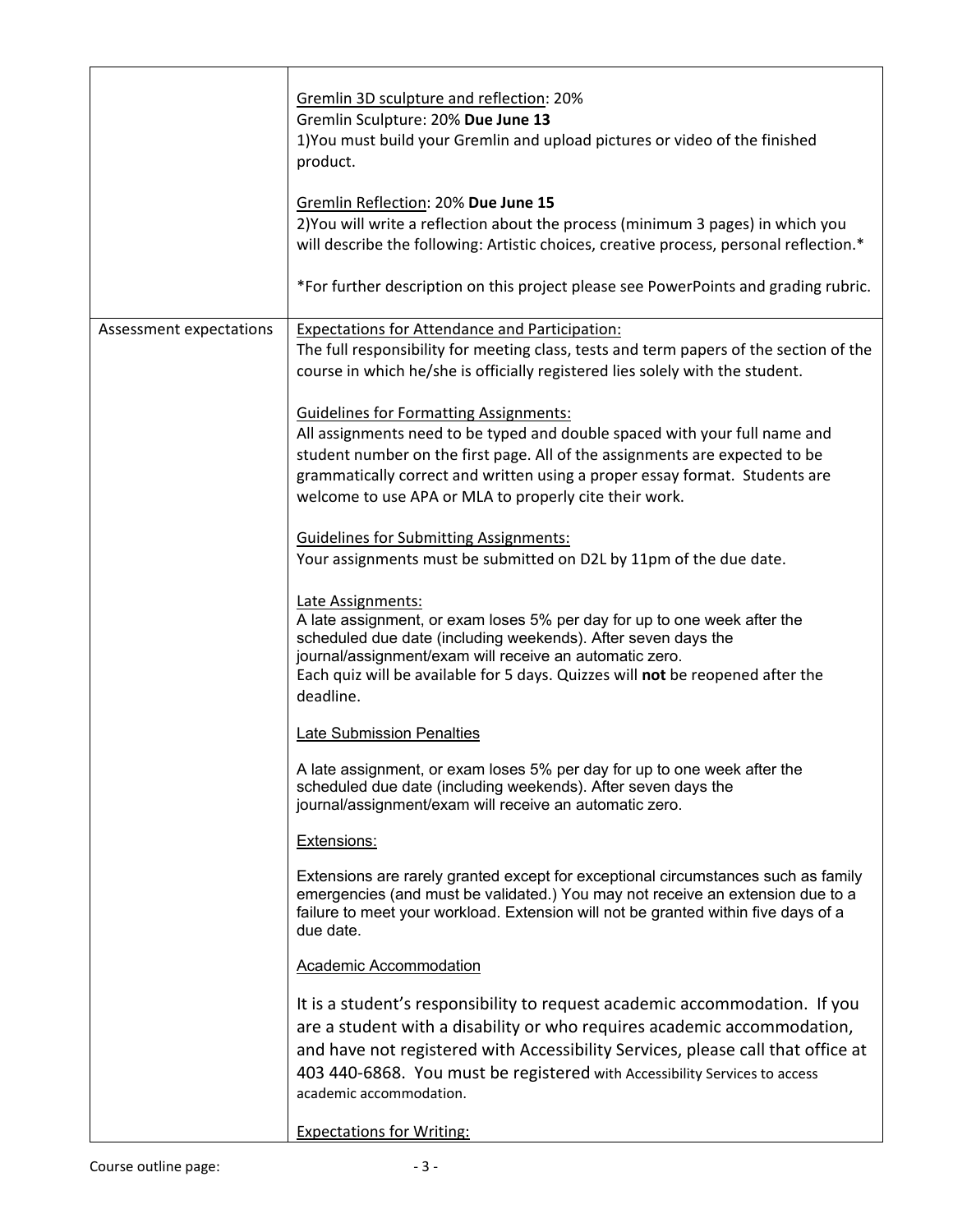|                                 | Writing skills are important to academic study across all disciplines. Consequently,<br>instructors may use their assessment of writing quality as a factor in the evaluation<br>of student work.<br>All written assignments will be done in 12-point Times New Roman font,<br>double spaced, and include a title page with the student's name and<br>student ID number, course code and name, instructor's name, and the due<br>date. All students are expected to adhere to high standards in correct<br>grammar, punctuation, spelling, and word usage.<br>Please refer to the Undergraduate Calendar E.2 Writing Across the Curriculum<br>policy for details.<br>Criteria That Must Be Met To Pass<br>Students must complete and pass all of the assignments and exams to receive<br>credit for this course. |
|---------------------------------|------------------------------------------------------------------------------------------------------------------------------------------------------------------------------------------------------------------------------------------------------------------------------------------------------------------------------------------------------------------------------------------------------------------------------------------------------------------------------------------------------------------------------------------------------------------------------------------------------------------------------------------------------------------------------------------------------------------------------------------------------------------------------------------------------------------|
| Grading scale                   | For the course as a whole, letter grades should be understood as follows, as<br>outlined in the section F.1.1 Undergraduate Grading System of the Calendar:<br>https://www.ucalgary.ca/pubs/calendar/current/f-1.html.                                                                                                                                                                                                                                                                                                                                                                                                                                                                                                                                                                                           |
|                                 | A+ 97.6-100<br>A 92.6-97.5<br>A- 90-92.5<br>B+ 87.6-89.9<br>B 82.6-87.5<br>B-80-82.5<br>C+ 77.6-79.9<br>C 72.6-77.5<br>C- 70-72.5<br>D+ 67.6-69.9<br>D 62.6-67.5<br>$F$ 0-62.5                                                                                                                                                                                                                                                                                                                                                                                                                                                                                                                                                                                                                                   |
|                                 | A grade of "C-" or below may not be sufficient for promotion or graduation, see<br>$\bullet$<br>specific faculty regulations.<br>The number of "D" and "D+" grades acceptable for credit is subject to specific<br>$\bullet$<br>undergraduate faculty promotional policy.                                                                                                                                                                                                                                                                                                                                                                                                                                                                                                                                        |
| Guidelines for Zoom<br>Sessions | Zoom is a video conferencing program that will allow us to meet at specific times for a<br>"live" video conference, so that we can have the opportunity to meet each other virtually<br>and discuss relevant course topics as a learning community.                                                                                                                                                                                                                                                                                                                                                                                                                                                                                                                                                              |
|                                 | To help ensure Zoom sessions are private, do not share the Zoom link or password with<br>others, or on any social media platforms. Zoom links and passwords are only intended for<br>students registered in the course. Zoom recordings and materials presented in Zoom,<br>including any teaching materials, must not be shared, distributed or published without the<br>instructor's permission.                                                                                                                                                                                                                                                                                                                                                                                                               |
|                                 | The use of video conferencing programs relies on participants to act ethically, honestly and<br>with integrity; and in accordance with the principles of fairness, good faith, and respect (as<br>per the Code of Conduct). When entering Zoom or other video conferencing sessions (such<br>as MS Teams), you play a role in helping create an effective, safe and respectful learning<br>environment. Please be mindful of how your behaviour in these sessions may affect others.<br>Participants are required to use names officially associated with their UCID (legal or<br>preferred names listed in the Student Centre) when engaging in these activities.                                                                                                                                               |
|                                 | Instructors/moderators can remove those whose names do not appear on class rosters.<br>Non-compliance may be investigated under relevant University of Calgary conduct policies<br>(e.g Student Non-Academic Misconduct Policy). If participants have difficulties complying<br>with this requirement, they should email the instructor of the class explaining why, so the<br>instructor may consider whether to grant an exception, and on what terms. For more                                                                                                                                                                                                                                                                                                                                                |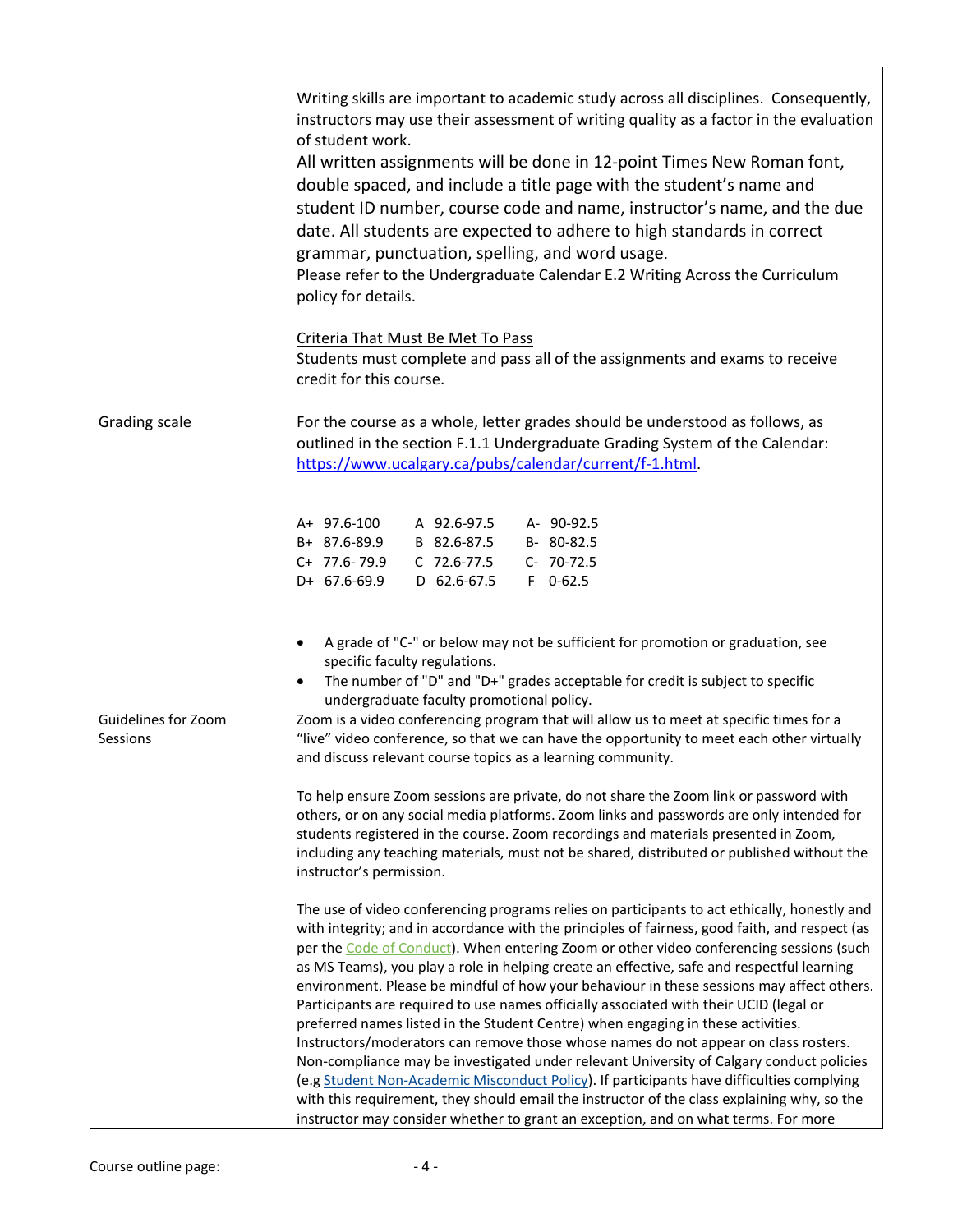|                               | information on how to get the most out of your zoom sessions visit:                             |
|-------------------------------|-------------------------------------------------------------------------------------------------|
|                               | https://elearn.ucalgary.ca/guidelines-for-zoom/.                                                |
|                               |                                                                                                 |
|                               | If you are unable to attend a Zoom session, please contact your instructor to arrange an        |
|                               | alternative activity for the missed session (e.g., to review a recorded session). Please be     |
|                               |                                                                                                 |
|                               | prepared, as best as you are able, to join class in a quiet space that will allow you to be     |
|                               | fully present and engaged in Zoom sessions. Students will be advised by their instructor        |
|                               | when they are expected to turn on their webcam (for group work, presentations, etc.).           |
|                               | The instructor may record online Zoom class sessions for the purposes of supporting             |
|                               | student learning in this class - such as making the recording available for review of the       |
|                               | session or for students who miss a session. Students will be advised before the instructor      |
|                               | initiates a recording of a Zoom session. These recordings will be used to support student       |
|                               |                                                                                                 |
|                               | learning only and will not be shared or used for any other purpose.                             |
| <b>Academic Accommodation</b> | It is the student's responsibility to request academic accommodations according to the          |
|                               | University policies and procedures listed below. The Student Accommodations policy is           |
|                               | available at https://ucalgary.ca/student-services/access/prospective-students/academic-         |
|                               | accommodations.                                                                                 |
|                               | Students needing an accommodation based on disability or medical concerns should                |
|                               | contact Student Accessibility Services (SAS) in accordance with the Procedure for               |
|                               | Accommodations for Students with Disabilities (https://www.ucalgary.ca/legal-                   |
|                               | services/sites/default/files/teams/1/Policies-Accommodation-for-Students-with-                  |
|                               | Disabilities-Procedure.pdf). Students who require an accommodation in relation to their         |
|                               |                                                                                                 |
|                               | coursework based on a protected ground other than Disability should communicate this            |
|                               | need in writing to their Instructor.                                                            |
|                               | SAS will process the request and issue letters of accommodation to instructors. For             |
|                               | additional information on support services and accommodations for students with                 |
|                               | disabilities, visit www.ucalgary.ca/access/.                                                    |
| Academic integrity,           | Academic Misconduct refers to student behavior which compromises proper assessment of           |
| plagiarism                    | a student's academic activities and includes: cheating; fabrication; falsification; plagiarism; |
|                               |                                                                                                 |
|                               |                                                                                                 |
|                               | unauthorized assistance; failure to comply with an instructor's expectations regarding          |
|                               | conduct required of students completing academic assessments in their courses; and              |
|                               | failure to comply with exam regulations applied by the Registrar.                               |
|                               |                                                                                                 |
|                               | For information on the Student Academic Misconduct Policy and Procedure please visit:           |
|                               | https://www.ucalgary.ca/legal-services/sites/default/files/teams/1/Policies-Student-            |
|                               | Academic-Misconduct-Policy.pdf and https://www.ucalgary.ca/legal-                               |
|                               | services/sites/default/files/teams/1/Policies-Student-Academic-Misconduct-                      |
|                               | Procedure.pdf. Additional information is available on the Academic Integrity Website            |
|                               | at https://ucalgary.ca/student-services/student-success/learning/academic-integrity.            |
| Internet and electronic       | The use of laptop and mobile devices is acceptable when used in a manner appropriate to         |
| communication device          | the course and classroom activities. Please refrain from accessing websites and resources       |
|                               | that may be distracting to you or for other learners during class time. Students are            |
|                               | responsible for being aware of the University's Internet and email use policy, which can be     |
|                               | found at https://www.ucalgary.ca/legal-services/sites/default/files/teams/1/Policies-           |
|                               | Acceptable-Use-of-Electronic-Resources-and-Information-Policy.pdf.                              |
|                               |                                                                                                 |
| Intellectual Property         | Course materials created by instructors (including presentations and posted notes, labs,        |
|                               | case studies, assignments and exams) remain the intellectual property of the instructor.        |
|                               | These materials may NOT be reproduced, redistributed or copied without the explicit             |
|                               | consent of the instructor. The posting of course materials to third party websites such as      |
|                               | note-sharing sites without permission is prohibited. Sharing of extracts of these course        |
|                               | materials with other students enrolled in the course at the same time may be allowed            |